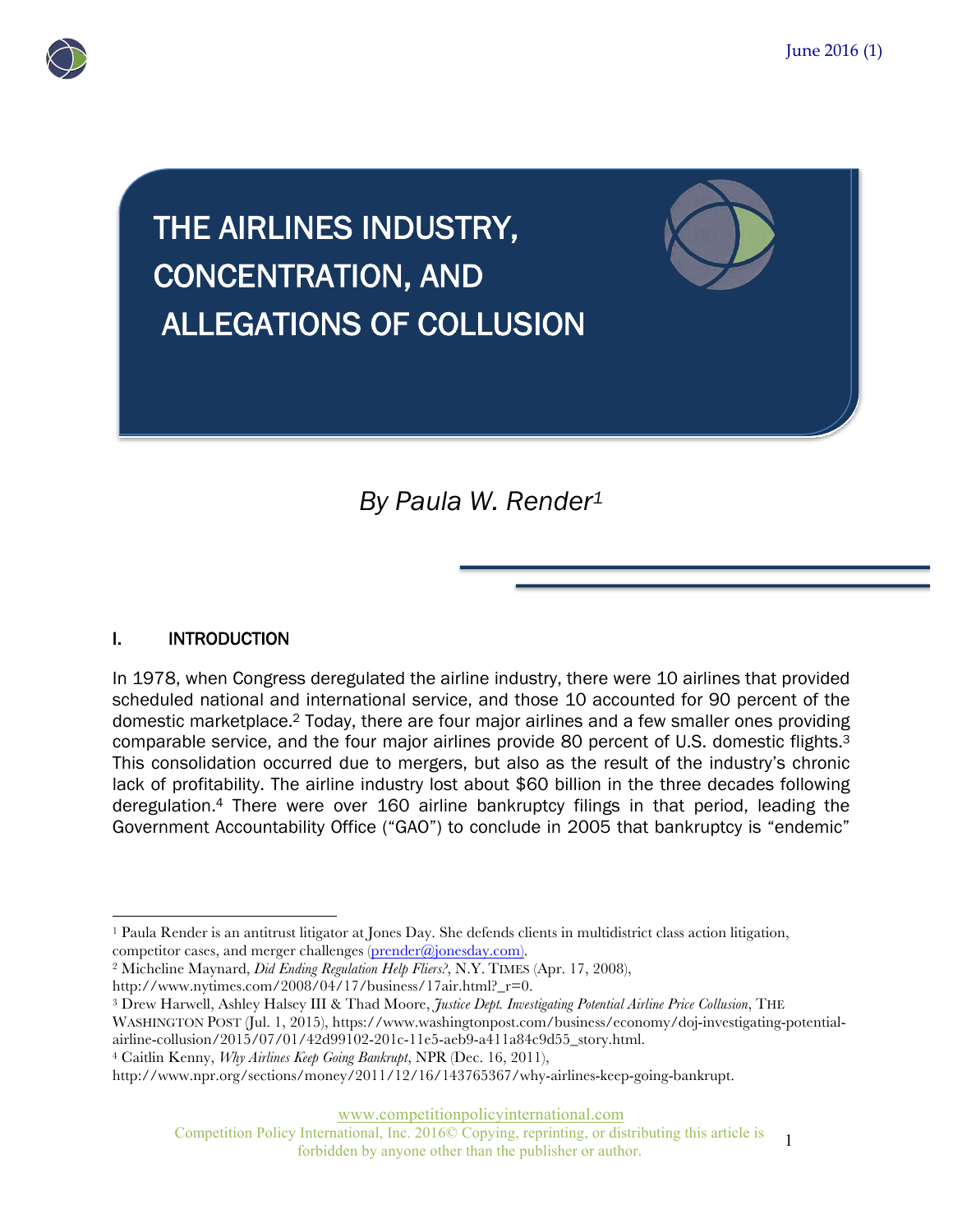

to the industry because of underlying structural issues.<sup>5</sup> As Virgin Airlines CEO Richard Branson stated, "If you want to be a millionaire, start with a billion dollars and launch a new airline."6

The airlines have turned this dismal performance around, at least temporarily, giving rise not just to accolades for good management but also to scrutiny from the Department of Justice ("DOJ") for potential collusion. For the first three quarters of 2015, the combined net income of U.S. airlines was \$17.9 billion.7 Compared to earlier years, when the industry's combined net income rarely topped \$2 billion, 2015 was a dramatic departure from the past. The record earnings are attributed to lower fuel prices, higher fees and full planes.

It is the latter that are the focus of a pending DOJ investigation. The DOJ is apparently concerned that the airlines are colluding to restrict capacity to keep airfares high. At the same time, lawmakers and consumer advocates are demanding an investigation to determine whether concentration in the industry has facilitated collusion. As Senator Richard Blumenthal put it: "[c]onsumers are suffering rising fares and other added charges that seem to be the result of excessive market power concentrated in too few hands and potential misuse of that power."8

The industry's history suggests that the airlines have gotten tired of red ink and learned to manage for profitability. This paper summarizes the historical forces that have led to the current focus on capacity, which is most likely explained as the natural result of the lawful desire to run a profitable business.

#### II. FROM REGULATION TO DEREGULATION

The first commercial flight occurred in 1914. It flew from St. Petersburg, FL, to Tampa, at an altitude of 15 feet above Tampa Bay. The single passenger seat on the 23 minute flight was sold at auction for over \$9,000 in today's dollars.<sup>9</sup>

The development of commercial aviation as well as its regulation began with the Air Mail Act of 1925.<sup>10</sup> The Act authorized the awarding of government mail contracts to private carriers, established the rates for transporting mail and setting the airmail rates. In 1926, the Air Commerce Act of 1926 established federal regulations regarding aircraft, personnel, navigational facilities and air traffic.<sup>11</sup> It also provided for the federal government to build

<sup>7</sup> Bart Jansen, *Airlines to Report 'Blowout' Record Profits Amid Low Gas Prices, Higher Fees*, USA TODAY (Jan. 12, 2016), http://www.usatoday.com/story/travel/flights/2016/01/12/airline-profits-2015/78647924/.

<sup>8</sup> THE WASHINGTON POST, *supra* note 2.

<sup>10</sup> 39 U.S.C. § 5401 *et seq*.

<sup>11</sup> 49 U.S.C. § 171 *et seq*.

l

www.competitionpolicyinternational.com

Competition Policy International, Inc. 2016© Copying, reprinting, or distributing this article is Forbidden by anyone other than the publisher or author.

<sup>5</sup> U.S. GOV'T ACCOUNTABILITY OFF., GAO-05-945, COMMERCIAL AVIATION: BANKRUPTCY AND PENSION PROBLEMS ARE SYMPTOMS OF UNDERLYING STRUCTURAL ISSUES 12 (2005) ("2005 GAO Report").

<sup>6</sup> Alex Mayyasi, *Can Airlines Make Money?*, PRICEONOMICS (Nov. 5, 2015), http://priceonomics.com/can-airlinesmake-money/.

<sup>9</sup> Susan Carey, *First Airline Offered No Frills, Many Thrills*, THE WALL STREET JOURNAL (Jan. 1, 2014), http://www.wsj.com/articles/SB10001424052702304361604579290493407153708.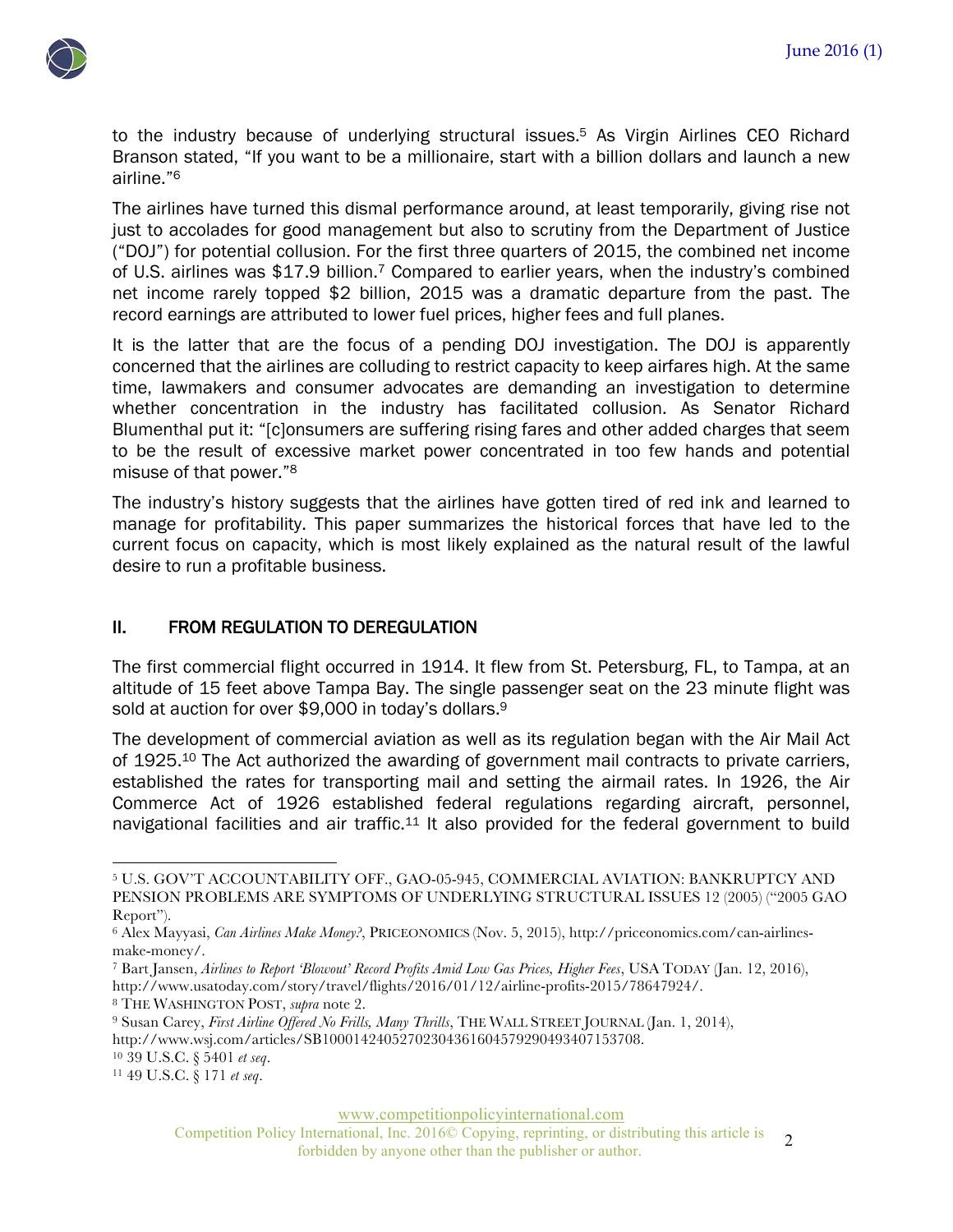

airports and take steps to make flying safer. Other Acts followed, as Congress experimented with different forms of regulation. The Civil Aeronautics Act of 1938 created a new agency, eventually called the Civil Aeronautics Board ("CAB"), to regulate airline fares, routes, and safety and investigate aircraft accidents. Over the following decades, the federal government established passenger taxes to fund the creation of new airports and continued the regulation of prices and routes, air traffic, accident investigation and other aspects of airline operation. Airlines could not add or drop routes or change fares with permission from CAB.

CAB's regulation of the airline industry was criticized as preventing competition and entry. In 1976, Senator Ted Kennedy published a law review comment<sup>12</sup> summarizing the case for deregulation, based on a Senate investigation into that subject. He reported that although CAB had received 79 applications from would-be entrants since 1950, it had denied them all and had not permitted any new "trunk" airlines (the term used then for airlines that provided scheduled national and international air service) to compete with the original trunk airlines. Senator Kennedy reported that CAB had "secretly instituted a route moratorium" in which it denied "virtually all" proposals for route competition. According to his article, CAB had also "virtually outlaw[ed] price competition and now sets all coach and first class fares within the Continental United States according to a formula which seems to be based primarily on administrative convenience."13 Kennedy offered the example of World Airways, a small airline that in 1967 offered to fly coast to coast for \$75 while CAB's approved fare for that route was \$145. CAB sat on the application for six years and then dismissed the application as "stale." The investigation led the Senate Subcommittee on Administrative Practice to recommend deregulation and an overhaul of CAB's oversight procedures.

The recommended reforms were implemented by the Airline Deregulation Act of 1978, which opened up competition in the airline industry by allowing carriers to enter and leave domestic markets and set prices and conditions of service without government authorization.14 This Act completely transformed the airline industry. In the regulated world, the airlines' rate of return was guaranteed. Without the ability or need to compete on price, they had competed on amenities and service. They offered economy class lounges, at-your-seat meat carving and meals served by on-board chefs, a standard seat pitch of 34 inches (versus today's 31 inches), and other features that today's traveler will never see. On the other hand, few consumers could afford to fly. In 1974, an airline could not charge less than \$1,442 (in inflation-adjusted dollars) for a flight between New York City and Los Angeles<sup>15</sup>; today, we can fly that route for far less.16 In 1965, no more than 20 percent of Americans had ever flown in

l

www.competitionpolicyinternational.com

Competition Policy International, Inc. 2016© Copying, reprinting, or distributing this article is International, Inc. 2016 $\odot$  Copying, reprinting, or distributing this article is 3 forbidden by anyone other than the publisher or author.

<sup>12</sup> Edward M. Kennedy, *Comment: The American Airlines Industry and the Necessity of Deregulation*, 9 AKRON L. REV. 631 (1976).

<sup>13</sup> *Id*. at 632.

<sup>14</sup> *Statement of John M. Nannes, Deputy Assistant Attorney General, Antitrust Division, Before the Committee on Transportation & Infrastructure, U.S. House of Representatives, Concerning Antitrust Analysis of Airline Mergers*, U.S. Department of Justice, June 13, 2000, available at https://www.justice.gov/archive/atr/public/testimony/4955.pdf, at 2-3.

<sup>15</sup> Derek Thompson, *How Airline Ticket Prices Fell 50% in 30 Years (and Why Nobody Noticed)*, THE ATLANTIC (Feb. 28, 2013), http://www.theatlantic.com/business/archive/2013/02/how-airline-ticket-prices-fell-50-in-30-years-and-why-

nobody-noticed/273506/.<br><sup>16</sup> According to American Airlines' website on April 29, 2016, the cheapest ticket available to fly the New York LaGuardia to LAX route on May 29, 2016, was \$442. A first class ticket could be purchased for \$1,151. The fares shown on the website reflected another interesting aspect of today's airline pricing: the available fares included \$442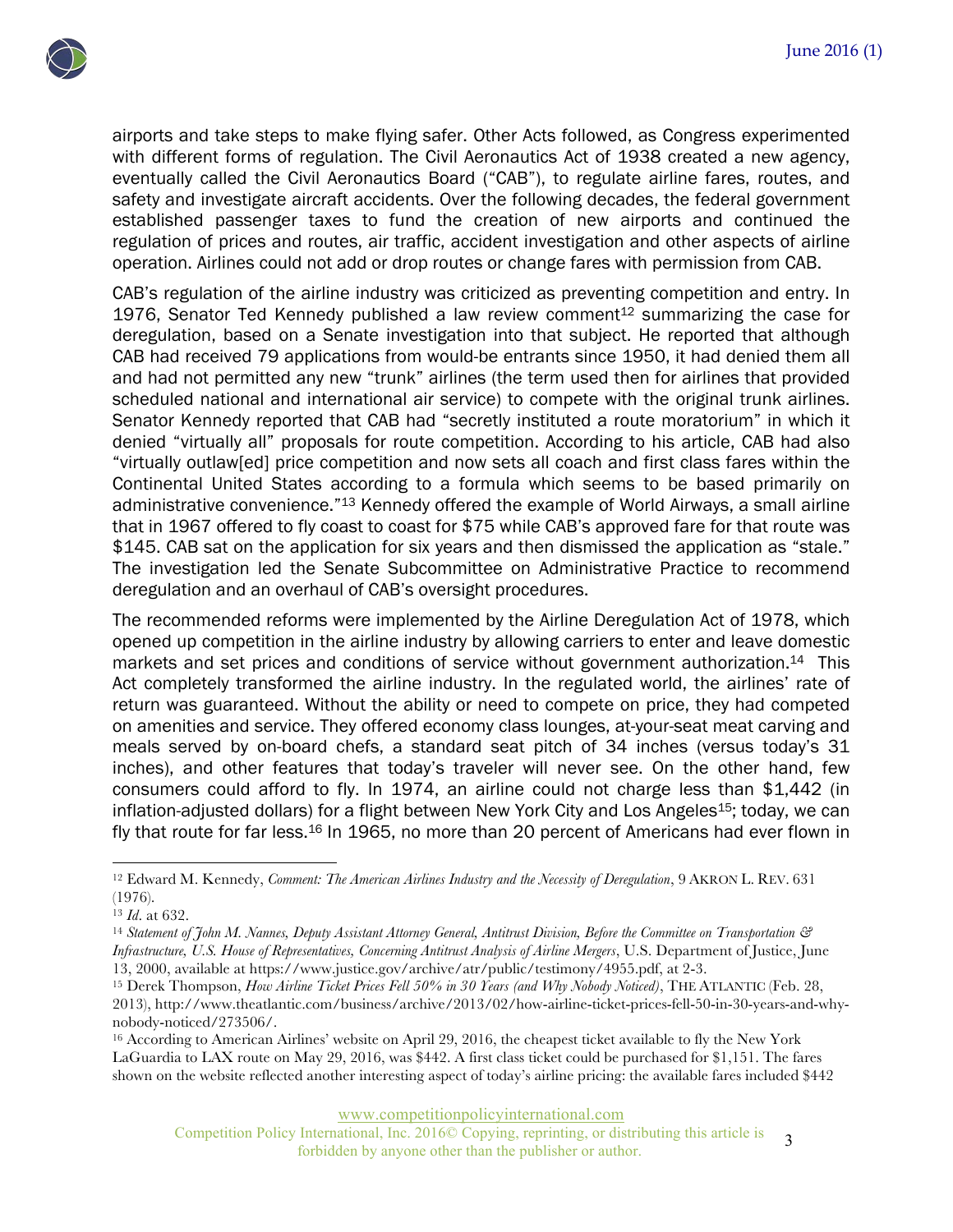

an airplane. By 2000, 50 percent of the country took at least one round-trip flight a year. The average was two round-trip tickets.17

Deregulation led to other changes that impact competition today. The legacy airlines transformed their routes into a hub-and-spoke design. In this design, all routes have an endpoint at a few major airports, the hubs. The other endpoint of the routes, or spokes, reach other, non-hub airports. This allowed the airlines to improve the capacity utilization of their planes by concentrating passenger flow through the hubs. The hub design made it possible for airlines to provide service to a greater number of cities, and more frequent service, than the previous point-to-point design that existed in the regulated regime.<sup>18</sup> The hub design has also been the focus of scrutiny for allegedly raising barriers to new entry.19

Deregulation also resulted in the development of low-cost carriers ("LCCs"). LCCs offer few amenities, charge for baggage and drinks, offer simplified rate structures, standardize their fleets to reduce cost and offer lower fares than "legacy carriers" (the airlines that existed during regulation). They focus on shorter routes where cost control can have more impact than on long-haul routes, and at least initially, LCCs provided point-to-point service rather than using the hub design. Today most have moved to a hybrid in which they use focus cities (or "mini-hubs") and point-to-point routing. PeopleExpress was an early LCC that perhaps exemplified the no-frills approach of the LCCs. It collected fares inflight, permitted one free bag and charged for each additional, and charged fifty cents for a can of soda. Its fares were equally no-frills. For example, its flight between Brussels and Newark in 1985 cost the equivalent of \$334.00 in today's dollars. By 2003, the surviving LCCs competed in 45.5 percent of the routes served by legacy airlines, serving 84.6 percent of passengers in the top 5,000 markets.20

The industry expanded threefold between 1980 and 2005. The consumption of airline travel as measured by revenue passenger miles ("RPM") grew from 188 billion RPMs in 1978 to 584 billion RPMs in 2005, while airline capacity grew at a similar pace—from 306 billion available seat miles ("ASM") in 1978 to 758 billion ASMs in 2005. The number of unique citypairs served by airlines rose from just over 6,000 in 1980 to more than 15,000 in 2012.<sup>21</sup> The average number of competitors increased from 2.2 per city-pair to 3.5 in that period.<sup>22</sup>

**.** 

222006 GAO Report, at 4.

www.competitionpolicyinternational.com

Competition Policy International, Inc. 2016© Copying, reprinting, or distributing this article is forbidden by anyone other than the publisher or author.

for coach class; \$16,694 for business class (to confirm, the business class fare was sixteen thousand six hundred and ninety-four dollars), and \$1,151 for first class. 17 Thompson, *supra* note 14.

<sup>&</sup>lt;sup>18</sup> Nannes, *supra* note 13, at 3.<br><sup>19</sup> For example, the Division's concern that Northwest and Continental "dominate their respective hubs" was a factor in its opposition to Northwest's attempt to buy a controlling interest in Continental in 1998. *The Importance of Entry Conditions in Analyzing Airline Antitrust Issues Address by John M. Nannes, Deputy Assistant Attorney General, Antitrust Division, U.S. Department of Justice, Before the International Aviation Club*, U.S. Department of Justice, July 20, 1999, available at https://www.justice.gov/atr/speech/importance-entry-conditions-analyzing-airline-antitrust-issues. *See also infra* note 19, at 16 (reporting on higher fares paid by passengers served by "fortress hubs.").

<sup>20</sup> U.S. GOV'T ACCOUNTABILITY OFF., GAO-06-630, AIRLINE DEREGULATION: REREGULATING THE AIRLINE INDUSTRY WOULD LIKELY REVERSE CONSUMER BENEFITS AND NOT SAVE AIRLINE PENSIONS 17 (2006) ("2006 GAO Report").

<sup>21</sup> IATA ECONOMICS BRIEFING NO. 10: PROFITABILITY AND THE AIR TRANSPORT VALUE CHAIN 19 (International Air Transport Association 2013).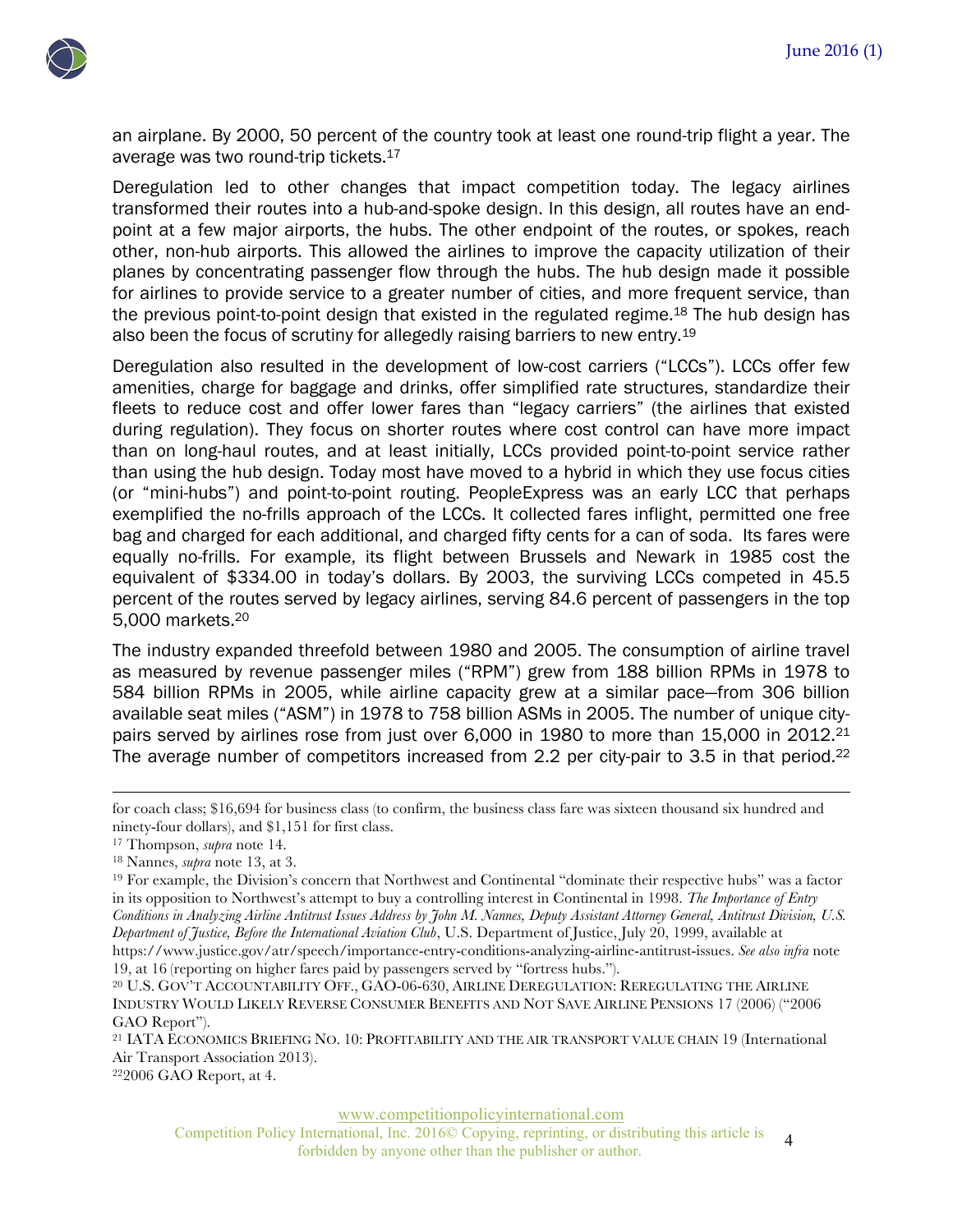

Over the same period, passengers increased from 254 million to 670 million.<sup>23</sup> This explosion in demand did not lead to higher prices. The median airfare declined almost 40 percent in that period.24

### III. FROM RED INK TO PROFITABILITY

In the years following deregulation, demand exploded, competition expanded and flights and service increased. It was all good news, except for the financial performance of the industry, which was among the worst in the U.S. economy.

LCCs struggled initially after deregulation to compete with better-capitalized legacy carriers, and a number failed. According to a report by the GAO, most of the new entrants into the airline industry during the 1980s and 1990s failed.25 But the tide eventually turned against the legacy carriers. The GAO observed that the legacy airlines carried over cost structures that had developed during the period of regulation when airfares were set by a guaranteed rate of return, including a heavily unionized labor force. Demand for air travel declined significantly in the early 2000s due to an economic downturn, the September 11, 2001, terrorist attacks and the outbreak of SARS. At the same time, the legacy carriers were losing passengers to the new LCCs. The GAO noted that the legacy airlines had reduced costs in response to market costs, but mostly by reducing capacity and not nearly enough to be competitive with low cost airlines.26

The airline industry overall lost over \$30 billion in the three decades following deregulation, according to data from Airlines for America, an airline trade association.<sup>27</sup> As Figure 1 shows, in the 25 years since deregulation, the industry had negative net income in 16 years and never managed to be profitable for more than 6 years in a row.

<sup>27</sup> Caitlin Kenny, *Why Airlines Keep Going Bankrupt*, NPR (Dec. 16, 2011),

http://www.npr.org/sections/money/2011/12/16/143765367/why-airlines-keep-going-bankrupt.

www.competitionpolicyinternational.com

Competition Policy International, Inc. 2016© Copying, reprinting, or distributing this article is International, Inc. 2016 $\odot$  Copying, reprinting, or distributing this article is 5 forbidden by anyone other than the publisher or author.

<sup>&</sup>lt;u>.</u> <sup>23</sup> *Id*. at 10.

<sup>24</sup> *Id*. at 18.

<sup>25</sup> *Id*. at 16.

<sup>26</sup> 2005 GAO Report, at 5.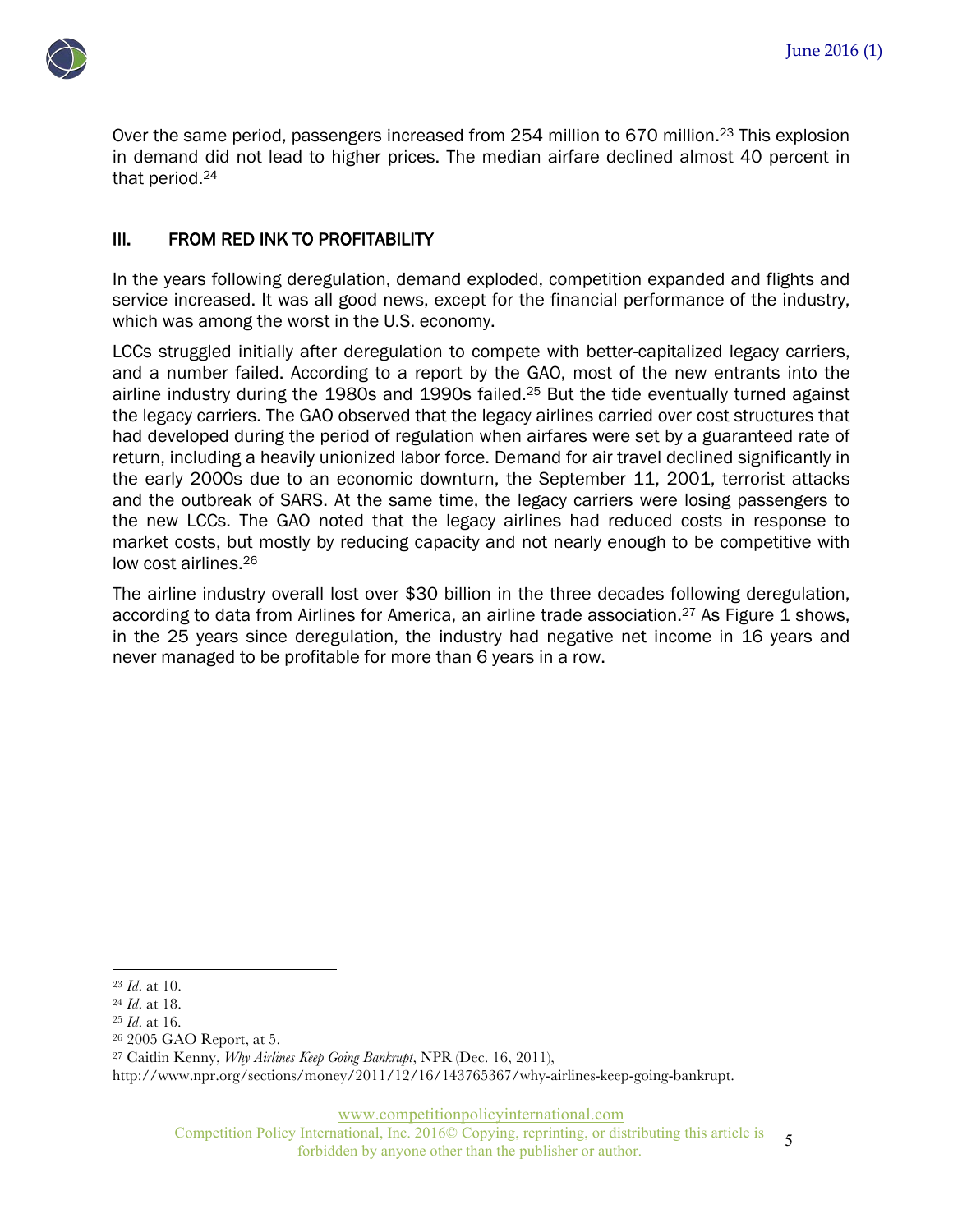



*Figure 1. 28*

According to a McKinsey study, between 1965 and 2007, the airline industry generated one of the lowest returns on capital of all industries.29

One cause of this dismal performance was excess capacity. Capacity in the airlines industry is measured in ASMs, and capacity utilization is measured by the "load factor." An airline's break-even load factor varies depending on fuel and other costs. The Department of Transportation reported that break-even load factors increased sharply from 2000 to 2003, increasing for United Airlines and US Airways, for example, from 77.7 percent in the first quarter of 2000 to 114 percent in the first quarter of 2003. In other words, those airlines could not have been profitable at then-prevailing prices even if they sold every seat. Other carriers had break-even load factors approaching 100 percent. Far from reaching these break-even points, however, from the late 1990s until 2008, airlines frequently added flights, increased plane size and added new routes, not based on demand but in a battle for market share.<sup>30</sup> This attempt to buy market share had the predictable results, especially given the one-passenger per plane difference between black and red ink.

In 2008 and 2009, the worldwide financial crisis slashed demand for air travel, oil prices shot up and airline income plunged again. $31$  To stem their losses, the airlines began cutting routes and the frequency of flights on the routes they continued to serve.<sup>32</sup> But as demand increased in the years following the financial crisis, the airlines did not add significant

<sup>29</sup> IATA ECONOMICS BRIEFING NO. 10, *supra* note 20, at 12.

<u>.</u>

http://archive.fortune.com/2011/04/19/news/companies/jeff\_smisek\_united\_continental.fortune/index.htm.

www.competitionpolicyinternational.com

Competition Policy International, Inc. 2016© Copying, reprinting, or distributing this article is forbidden by anyone other than the publisher or author.

<sup>28</sup> *Profitability Trends of U.S. Passenger Airlines in the Deregulated Era*, AIRLINES FOR AMERICA (last visited May 2, 2016), http://airlines.org/data/profitability-trends-of-u-s-passenger-airlines-in-the-deregulated-era/.

<sup>30</sup> Ben Mutzabaugh, *Airline 'Capacity Discipline' in Spotlight After Justice Probe,* USA TODAY (July 1, 2015), http://www.usatoday.com/story/todayinthesky/2015/07/01/airlines-capacity-discipline-in-spotlight-after-justiceprobe/29580687/.

<sup>31</sup> IATA ECONOMICS BRIEFING NO. 10, *supra* note 28.

<sup>32</sup> *See* Geoff Colvin, *Jeff Smisek: United Continental's king of the skies*, FORTUNE (Apr. 21, 2011),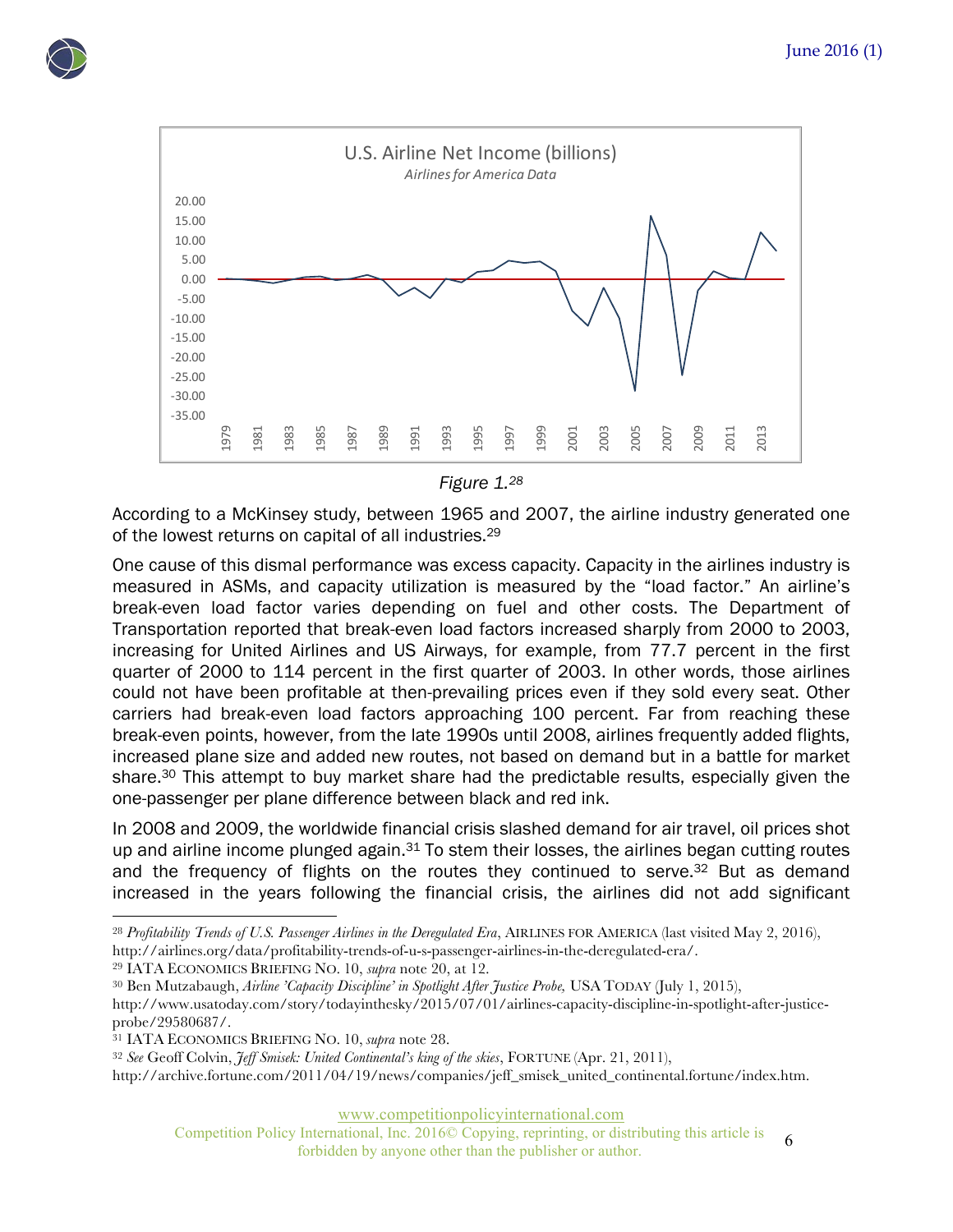

capacity, even as demand increased.<sup>33</sup> The average domestic load factor for all airlines in the United States by year increased from 72.68 percent in 2003 to a high of 84.98 percent in 2015.34

## IV. THE CURRENT INVESTIGATION

In June 2015, the DOJ launched an investigation into "possible unlawful coordination by some airlines."<sup>35</sup> Delta Air Lines, Southwest Airlines, American Airlines, and United Airlines confirmed that they are among the airlines being investigated. The investigation initially focuses on public statements by airline executives about "capacity discipline," meaning a resistance by the airlines to add more planes and flights even though their profits have soared. News articles report that Division officials are also concerned that common ownership of airlines by large investors may facilitate capacity coordination and result in higher prices.<sup>36</sup> The officials have asked the airlines for information on meeting at which industry capacity was discussed with investors whose stake in the airlines exceeds two percent.37

The airlines are focused on what they refer to as "capacity discipline."38 As then-United Airlines CEO Jeff Smisek explained in 2011, "[w]e've been very disciplined at United and across the industry in making sure we've got the right level of capacity and not supplying overcapacity, driving down pricing."<sup>39</sup> Capacity increases in early 2015 unnerved investors; in June 2015, airline executives addressed those fears at a meeting of the International Air Transport Association. Delta's president, Ed Bastian, told the press that his airline was "continuing with the discipline that the marketplace is expecting." American Airlines' chief, Doug Parker, said the airlines had learned their lessons from past price wars. "I think everybody in the industry understands that," he told Reuters.<sup>40</sup>

<sup>34</sup> Load Factor (passenger-miles as a proportion of available seat-miles in percent (%)) All Carriers - All Airports, UNITED STATES DEPARTMENT OF TRANSPORTATION, OFFICE OF THE ASSISTANT SECRETARY FOR RESEARCH AND TECHNOLOGY, BUREAU OF TRANSPORTATION STATISTICS (last visited May 2, 2016),

http://www.transtats.bts.gov/Data\_Elements.aspx?Data=5.

<u>.</u>

http://www.businesstravelnews.com/Strategic-Sourcing/Total-U-S-airline-capacity-increased-3-8-percent-in-Junecompared-with-the-same-month-last-year-.

<sup>39</sup> Colvin, *supra* note 31.

www.competitionpolicyinternational.com

Competition Policy International, Inc. 2016© Copying, reprinting, or distributing this article is International, Inc. 2016© Copying, reprinting, or distributing this article is <br>forbidden by anyone other than the publisher or author.

<sup>&</sup>lt;sup>33</sup> Airline Industry Will Have to Maintain Capacity Discipline to Remain Profitable, FORBES (Jun. 20, 2014), http://www.forbes.com/sites/greatspeculations/2014/06/20/airline-industry-will-have-to-maintain-capacitydiscipline-to-remain-profitable/#6c320a475eb0.

<sup>35</sup> THE WASHINGTON POST, *supra* note 2.

<sup>36</sup> David McLaughlin and Mary Schlangenstein, *U.S. Looks at Airline Investors for Evidence of Fare Collusion,* BLOOMBERG (Sept. 22, 2015), http://www.bloomberg.com/news/articles/2015-09-22/do-airfares-rise-when-carriers-have-sameinvestors-u-s-asks.

<sup>37</sup> *Id.*

<sup>38</sup> It is worth noting that capacity discipline does not mean capacity reduction. Business Travel News reported in July 2015 that total U.S. airline capacity increased 3.8 percent in June 2015 compared to June 2014, and that "[o]verall demand rose in the same proportion, and thus load factors remained steady at 86.5 percent." *Total U.S. airline capacity increased 3.8 percent in June compared with the same month last year*, BUSINESS TRAVEL NEWS (Jul. 15, 2015),

<sup>40</sup> James B. Stewart, *'Discipline' for Airlines, Pain for Fliers*, N.Y. TIMES (June 11, 2015),

http://www.nytimes.com/2015/06/12/business/airline-discipline-could-be-costly-for-passengers.html.